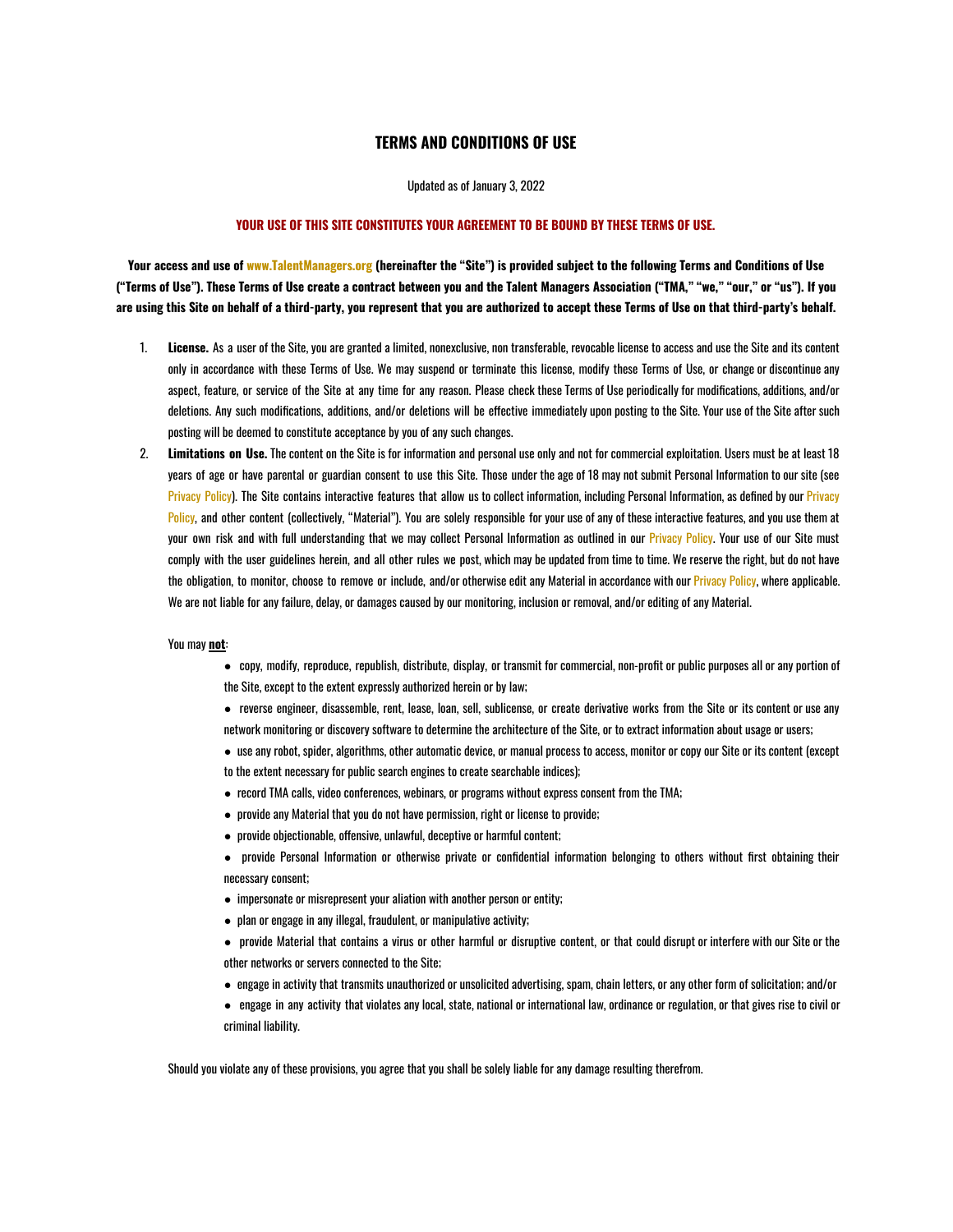3. **Intellectual Property.** You agree that the Site is protected by copyrights, trademarks, service marks, patents, trade secrets, and/or other proprietary rights and laws. Unless otherwise indicated, all names, graphics, designs, logos, page headers, button icons, scripts, commercial markings, trade dress and service names included in the Site (hereinafter "Marks") are trademarks of the TMA, or our licensors, sponsors or suppliers, and are protected by intellectual property laws of the United States and/or other countries. You may not use, modify, publish, transmit, participate in the transfer or sale, create derivative works, or in any way exploit any of the Site's content, in whole or in part. Except as otherwise expressly permitted under copyright law, no copying, redistribution, retransmission, publication or commercial exploitation of Material will be permitted without our express permission and that of the copyright owner. In the event of any permitted copying, redistribution or publication of copyrighted Material, no changes in or deletion of author attribution, trademark legend or copyright notice shall be made. You do not acquire ownership rights to any Materials posted on or viewed through the Site. The posting of information or Materials on the Site does not constitute a waiver of any right in such information.

TMA respects the rights of copyright owners. If you believe that your work appears on our Site in a way that constitutes copyright infringement, please provide our general counsel with the following information (consult your legal counsel and/or see Section 512(c)(3) of the Digital Millennium Copyright Act to confirm these requirements):

- an electronic or physical signature of the copyright owner or of the person authorized to act on behalf of the owner of an exclusive right that has been allegedly infringed;
- a description of the copyrighted work that you claim has been infringed;
- a description of where the Material that you claim is infringing is located on our Site, and information reasonably sufficient to permit us to locate

the Material;

- your address, telephone number and email address;
- a written statement by you that you have a good faith belief that the disputed use is not authorized by the copyright owner, its agent, or the law;

and

● A statement by you, made under penalty of perjury, that the above information in your notice is accurate and that you are the copyright owner or

are authorized to act on the copyright owner's behalf.

To notify us of an alleged copyright infringement, please contact the TMA General Counsel.

- 4. **Account Creation and Security.** You may need an account in order to use some of the functionality of the Site. The creation of an account may include our collection of your Personal Information, as set forth in our Privacy Policy. If you provide Personal information relating to another person or company, you are responsible for obtaining any necessary consent from that person or company before providing the information to us. The TMA is not responsible for obtaining such consent. To protect your account, please keep your username and password confidential. You are responsible for all activity that takes place on or through your account and for all information, including Personal Information about you or others that you provide whether in draft or final/completed form. If you learn of any unauthorized use of your username, password or account, please notify the TMA at Secretary@TalentManagers.org and take the appropriate steps to reset your password.
- 5. **Grant of License to Use Material You Provide.** By providing Material to the TMA, you understand and agree that you are granting to us and represent and warrant that you have the right to grant to us - a non-exclusive, perpetual, irrevocable, royalty-free right and license to use, publish, reproduce, modify, edit, redact, translate, distribute, sub-license and otherwise use such Material in any form, media or technology now known or hereafter developed for our legitimate business purposes consistent with the terms of our Privacy Policy, as applicable. You also agree that your provision of Material to the TMA shall not impose any obligation on the TMA, whether of attribution, compensation, or otherwise, unless specifically agreed to by the TMA. Please do not provide to the TMA any unsolicited talent submissions, autograph requests, scripts, treatments, pitches, or other such material. You understand and agree that the TMA is not obligated to review, use or respond to any such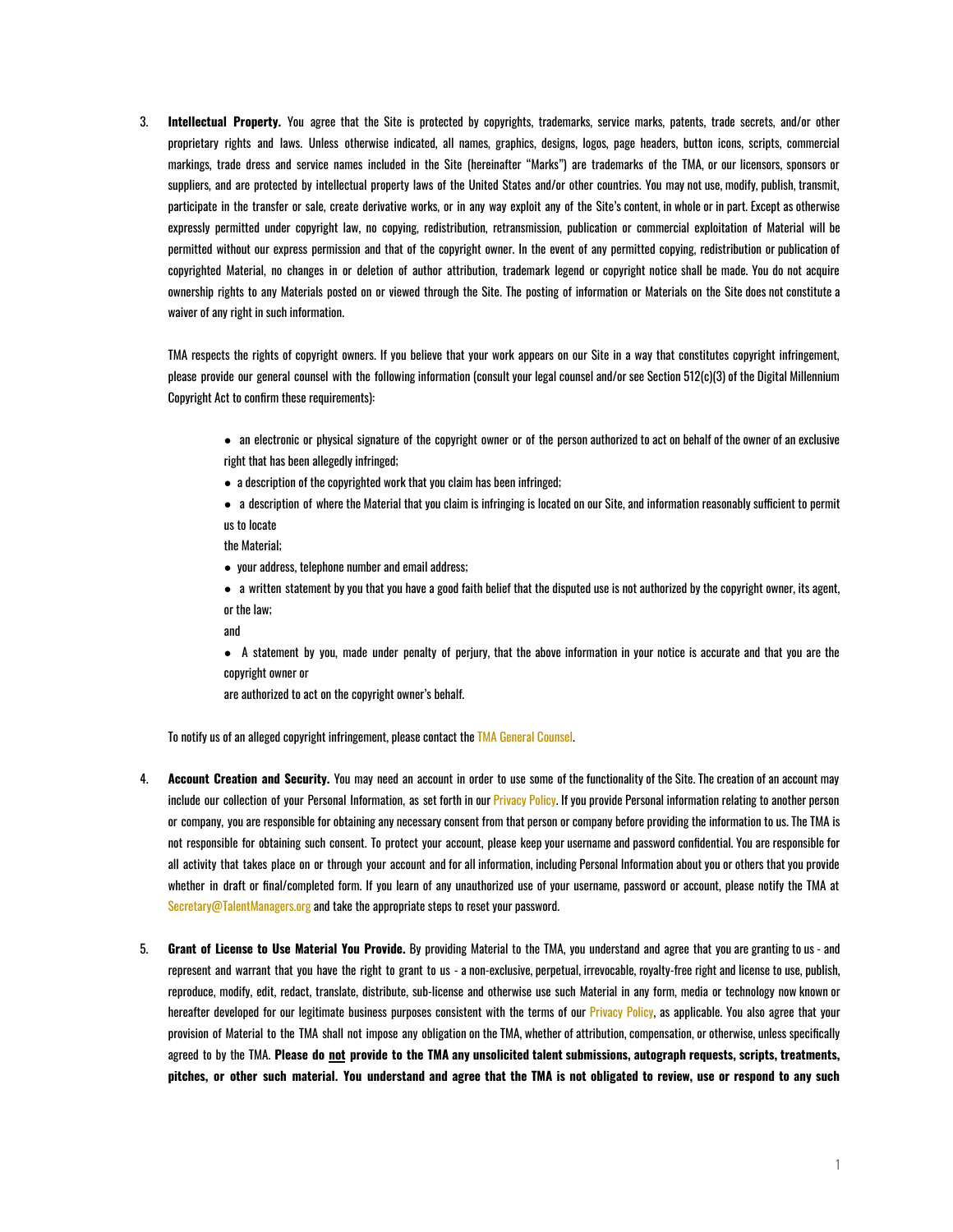material, is not responsible for the protection of any such material, and may choose to discard any unsolicited material without any **liability whatsoever.**

- 6. **Financial/Billing Information.** We use a third-party payment processor to bill and/or process payments that you make through our Site for services and/or products including, without limitation, membership, events, programs, sponsorships, donations and/or merchandise. You can add, delete or modify at any time your credit card and/or banking information, which will be temporarily stored on a server intended to be secure, and will be used solely to process your purchases. We will retain this information to facilitate servicing you in the future. The processing of payments may be subject to the terms, conditions, and policies of third-party payment services in addition to these Terms of Use. You acknowledge that we do not have control over the terms, conditions and policies of such third-parties, and that we may change third-party payment processors at any time. We have no automatic obligation to provide refunds or credits. Requests for a refund or credit will be evaluated on a case-by-case basis in our sole discretion.
- 7. **Unlawful Activity.** If you violate the provisions of these Terms of Use, we reserve the right to suspend or terminate your use of the Site, seek any and all legal and equitable remedies against you, and take other action that we deem necessary and appropriate, including, without limitation, reporting suspected unlawful activity to legal authorities, regulators or other such third parties and disclosing your Personal Information, usage history, posted Materials, IP addresses and other Site trac information to them as we deem necessary.
- 8. **Objectionable Content.** If you see objectionable content or have questions about any of our Terms of Use, please contact us at Secretary@TalentManagers.org.
- 9. **Links to Third-Party Sites.** Links to other third-party sites may be available on our Site. Inclusion of any third-party site on this Site is for convenience only, and does not constitute our approval or endorsement of the third-party site or the products, services or opinions contained therein. Such third-party sites may contain information that is illegal, or that some people may find offensive or inappropriate. You acknowledge that we do not control, monitor, or review the content from third-party sites, and are not responsible for the accuracy, legality, decency, or any other aspect of the contents or transmission given or received through such sites. You acknowledge and agree that we will not be responsible or liable, directly or indirectly, for any damage or loss caused or alleged to be caused by or in connection with the use of or reliance on any content, advertising, services, products or other materials on or available from any third-party sites. Your provision of information, including Personal Information, to third-party sites is at your own risk and subject to the policies on such sites before providing them with your information.
- 10. **Disclaimer.** YOUR USE OF THIS SITE IS AT YOUR OWN RISK. THE TMA DOES NOT WARRANT OR GUARANTEE THE ADEQUACY, COMPLETENESS, ACCURACY, CURRENCY, OR AVAILABILITY OF THE SITE OR ITS CONTENT, OR THAT THE SITE OR CONTENT WILL BE ERROR-FREE, VIRUS-FREE, OR FREE FROM OTHER HARMFUL COMPONENTS. THE SITE IS PROVIDED ON AN "AS IS" AND "AS AVAILABLE" BASIS WITHOUT WARRANTIES OF ANY KIND. TO THE FULLEST EXTENT PERMISSIBLE BY LAW, THE TMA DISCLAIMS ALL WARRANTIES, EXPRESS OR IMPLIED, INCLUDING ANY WARRANTIES OF MERCHANTABILITY, FITNESS FOR PARTICULAR PURPOSE, TITLE, OR NON-INFRINGEMENT.
- 11. **Limitation on Liability.** The TMA shall not be liable for any loss, injury, claim, liability, or damage of any kind (including, without limitation, any special, direct, indirect, incidental, punitive, actual, exemplary, consequential or other damages, including loss of income, pain and suering, emotional distress, and/or attorneys' fees), even if the TMA has been advised of the possibility of such damages, in any way due to, resulting from, or arising in connection with: (a) your use of the Site or the use of the Site on your behalf; (b) the unavailability or interruption of the Site, its content or any features thereof; (c) the Site's content of any errors or omissions therefrom. IN NO EVENT WILL THE LIABILITY OF THE TMA (REGARDLESS OF THE FORM OF ACTION, WHETHER IN CONTRACT, TORT, OR OTHERWISE) EXCEED THE GREATER OF \$100 OR THE AMOUNT YOU HAVE PAID TO THE TMA FOR THE APPLICABLE CONTENT OR SERVICE OUT OF WHICH SUCH LIABILITY AROSE, AND SUCH AMOUNTS SHALL BE IN LIEU OF ALL OTHER REMEDIES WHICH YOU MAY HAVE AGAINST THE TMA AND ANY AFFILIATED PARTY.
- 12. **Indemnification.** You agree to indemnify, defend and hold harmless the TMA and its ocers, directors, employees, members, volunteers, agents, representatives, successors, and assigns (the "TMA Parties") from all claims, demands, losses, costs, expenses, obligations, liabilities, damages and deficiencies, including interest, penalties and attorneys' fees, that may be asserted against or incurred by the TMA and/or the TMA Parties at any time by a third party due to, resulting from, or arising in connection with your use of the Site or your violation of any law or rights of any third party.